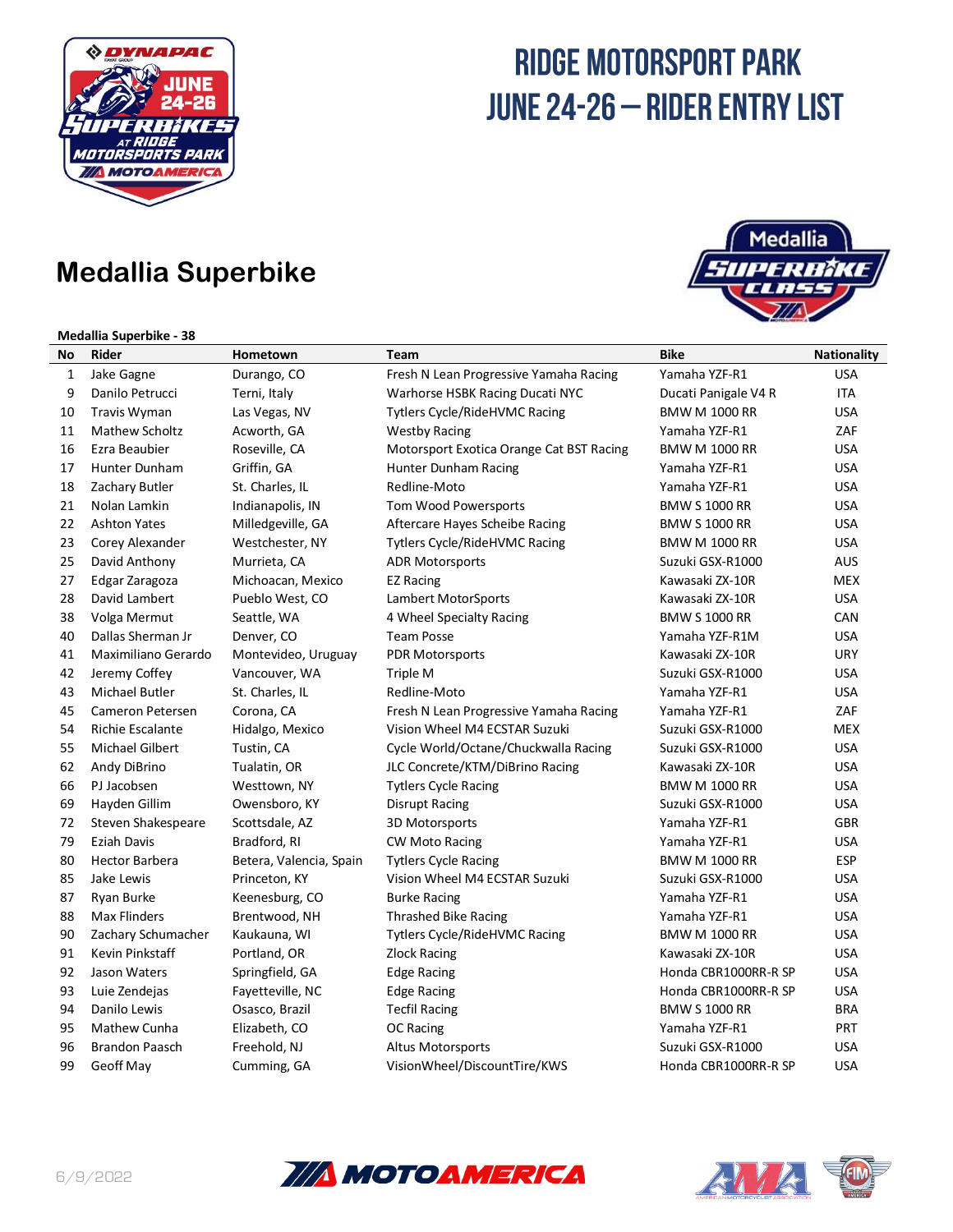

## **Supersport**

### **Supersport - 22**

| <b>No</b> | <b>Rider</b>         | Hometown                       | Team                            | <b>Bike</b>        | <b>Nationality</b> |
|-----------|----------------------|--------------------------------|---------------------------------|--------------------|--------------------|
| 2         | Josh Herrin          | Lake Elsinore, CA              | Warhorse HSBK Racing Ducati NYC | Ducati Panigale V2 | <b>USA</b>         |
| 16        | Kevin Olmedo         | Antiguo Cuscatlan, El Salvador | N2 Racing/BobbleHeadMoto        | Yamaha YZF-R6      | <b>SLV</b>         |
| 20        | CJ LaRoche           | Bellaire, OH                   | North East Cycle Outlet         | Yamaha YZF-R6      | <b>USA</b>         |
| 27        | Edgar Zaragoza       | Michoacan, Mexico              | <b>EZ Racing</b>                | Yamaha YZF-R6      | <b>MEX</b>         |
| 29        | David Kohlstaedt     | Puyallup, WA                   | <b>DMK Racing</b>               | Kawasaki ZX-6R     | <b>USA</b>         |
| 33        | Chad Lewin           | Santa Clarita, CA              | MP13 Racing                     | Yamaha YZF-R6      | <b>USA</b>         |
| 35        | Diego Perez          | Palma de Mallorca, Spain       | <b>PDR Motorsports</b>          | Yamaha YZF-R6      | <b>ESP</b>         |
| 36        | <b>Mallory Dobbs</b> | Olympia, WA                    | <b>Mallory Dobbs Racing</b>     | Kawasaki ZX-6R     | <b>USA</b>         |
| 44        | Samuel Lochoff       | Cape Town, South Africa        | Vision Wheel M4 ECSTAR Suzuki   | Suzuki GSX-R750    | ZAF                |
| 57        | Jeff Lane            | Kirkland, WA                   | Lane Racing                     | Yamaha YZF-R6      | <b>USA</b>         |
| 59        | Jaret Nassaney       | Altus, OK                      | <b>Altus Motorsports</b>        | Suzuki GSX-R750    | <b>USA</b>         |
| 60        | Carl Soltisz         | Springfield Township, MI       | Disrupt Racing                  | Suzuki GSX-R600    | <b>USA</b>         |
| 68        | Luke Power           | Blanchard, OK                  | 3D Motorsports LLC              | Suzuki GSX-R600    | <b>AUS</b>         |
| 70        | <b>Tyler Scott</b>   | Emmaus, PA                     | Vision Wheel M4 ECSTAR Suzuki   | Suzuki GSX-R750    | <b>USA</b>         |
| 74        | Chris Sarbora        | Seattle, WA                    | <b>Hot Sauce Racing</b>         | Kawasaki ZX-6R     | <b>USA</b>         |
| 75        | Justin Jones         | Mineral, VA                    | Altus Motorsports               | Suzuki GSX-R600    | <b>USA</b>         |
| 78        | Alejandro Thermiotis | Caracas, Venezuela             | <b>Thermiotis Racing</b>        | Yamaha YZF-R6      | <b>VEN</b>         |
| 82        | Sean Cresap          | Wenatchee, WA                  | S&R Racing                      | Kawasaki ZX-6R     | <b>USA</b>         |
| 88        | Benjamin Smith       | Glenmoore, PA                  | North East Cycle Outlet Racing  | Yamaha YZF-R6      | <b>USA</b>         |
| 90        | Liam Grant           | Boulder, CO                    | Vision Wheel M4 ECSTAR Suzuki   | Suzuki GSX-R750    | <b>USA</b>         |
| 92        | Joel Ohman           | Seattle, WA                    | Open Source Racing              | Yamaha YZF-R6      | <b>USA</b>         |
| 97        | Rocco Landers        | Burns, OR                      | Landers Racing                  | Yamaha YZF-R6      | <b>USA</b>         |



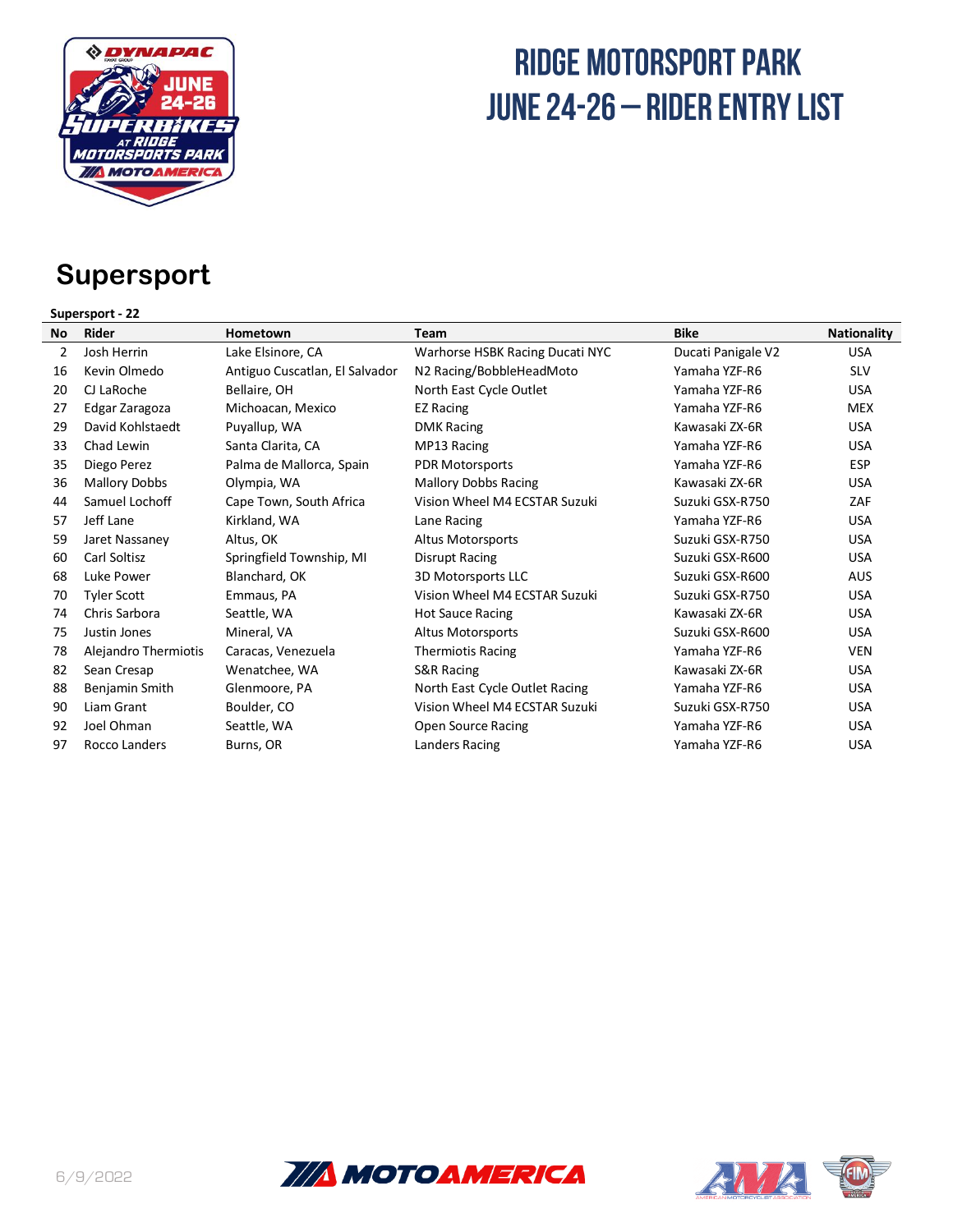

### **Sportbiketrackgear.com Junior Cup**





|     | JI JUHINI LUP - 17 |                      |                                   |                    |                    |  |
|-----|--------------------|----------------------|-----------------------------------|--------------------|--------------------|--|
| No. | Rider              | Hometown             | Team                              | <b>Bike</b>        | <b>Nationality</b> |  |
| 13  | Owen Williams      | Lake Forest, CA      | Michael Gilbert Racing            | Kawasaki Ninja 400 | <b>USA</b>         |  |
| 14  | Chase Black        | Round Rock, TX       | Pure Attitude Racing              | Kawasaki Ninja 400 | <b>USA</b>         |  |
| 31  | Kayla Yaakov       | Gettysburg, PA       | Altus Motorsports Racing          | Kawasaki Ninja 400 | <b>USA</b>         |  |
| 34  | Cody Wyman         | Macedon, NY          | Alpha Omega                       | Kawasaki Ninja 400 | <b>USA</b>         |  |
| 39  | Yandel Medina      | Bronx, NY            | Yandel Racing                     | Kawasaki Ninja 400 | PRI                |  |
| 47  | Kreece Elliott     | Peyton, CO           | <b>Elliott Racing</b>             | Kawasaki Ninja 400 | <b>USA</b>         |  |
| 48  | Max VanDenBrouck   | Shelby, MI           | SportbikeTrackGear.com            | Kawasaki Ninja 400 | <b>USA</b>         |  |
| 55  | Aden Thao          | Fresno, CA           | Calishine Racing                  | Kawasaki Ninja 400 | <b>USA</b>         |  |
| 62  | Joseph LiMandri Jr | Garden City, NY      | SportbikeTrackGear.com            | Kawasaki Ninja 400 | <b>USA</b>         |  |
| 69  | Hayden Bicknese    | Defiance, MO         | <b>Bicknese Racing</b>            | Kawasaki Ninja 400 | <b>USA</b>         |  |
| 71  | Levi Badie         | Zottegem, Belgium    | <b>BARTCON Racing</b>             | Kawasaki Ninja 400 | <b>BEL</b>         |  |
| 72  | Ryan Cresap        | Wenatchee, WA        | S&R Racing                        | Kawasaki Ninja 400 | <b>USA</b>         |  |
| 74  | Alexander Enriquez | Daly City, CA        | California Mini Grand Prix        | Kawasaki Ninja 400 | <b>USA</b>         |  |
| 83  | Ivan Rivera        | Manvel, TX           | A.I.R. Onze Moto Racing Team      | Kawasaki Ninja 400 | <b>USA</b>         |  |
| 88  | Joseph Mariniello  | Melbourne, Australia | 3D Motorsports                    | Kawasaki Ninja 400 | AUS                |  |
| 96  | Gus Rodio          | Hammonton, NJ        | Rodio Racing/Warhorse HSBK Racing | Kawasaki Ninja 400 | <b>USA</b>         |  |
| 99  | Avery Dreher       | Rockledge, FL        | <b>Bad Boys Racing</b>            | Kawasaki Ninja 400 | <b>USA</b>         |  |



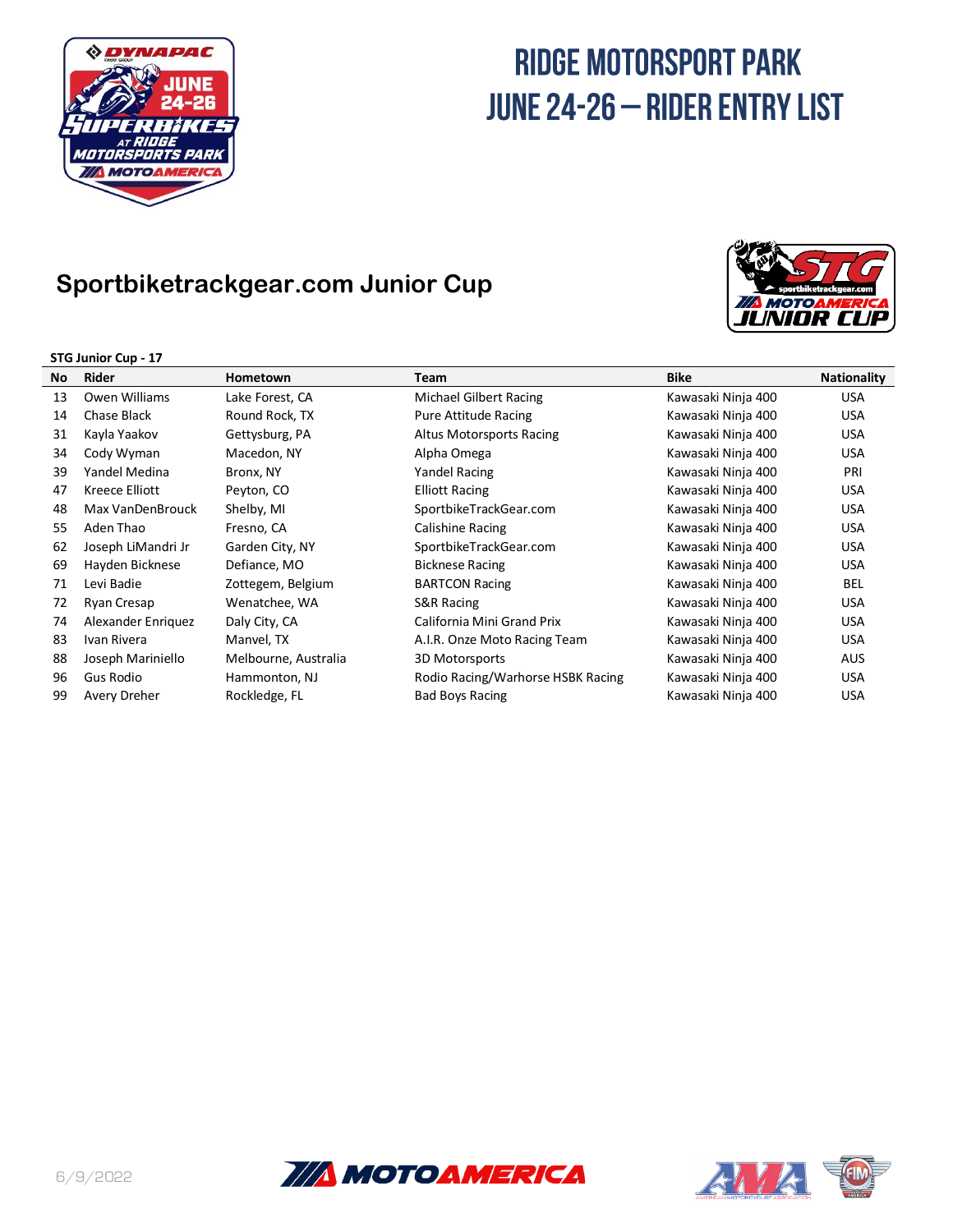

## **YUASA Stock 1000**

### **YUASA Stock 1000 - 33**



| No  | <b>Rider</b>           | Hometown            | Team                                     | Bike                 | <b>Nationality</b> |
|-----|------------------------|---------------------|------------------------------------------|----------------------|--------------------|
| 10  | <b>Travis Wyman</b>    | Las Vegas, NV       | <b>Tytlers Cycle/RideHVMC Racing</b>     | <b>BMW M 1000 RR</b> | <b>USA</b>         |
| 16  | Ezra Beaubier          | Roseville, CA       | Motorsport Exotica Orange Cat BST Racing | <b>BMW M 1000 RR</b> | <b>USA</b>         |
| 17  | Hunter Dunham          | Griffin, GA         | Hunter Dunham Racing                     | Yamaha YZF-R1        | <b>USA</b>         |
| 18  | Zachary Butler         | St. Charles, IL     | Redline-Moto                             | Yamaha YZF-R1        | <b>USA</b>         |
| 21  | Nolan Lamkin           | Indianapolis, IN    | Tom Wood Powersports                     | <b>BMW S 1000 RR</b> | <b>USA</b>         |
| 22  | <b>Ashton Yates</b>    | Milledgeville, GA   | Jones Honda                              | Honda CBR1000RR-R SP | <b>USA</b>         |
| 23  | Corey Alexander        | Westchester, NY     | <b>Tytlers Cycle/RideHVMC Racing</b>     | <b>BMW M 1000 RR</b> | <b>USA</b>         |
| 27  | Edgar Zaragoza         | Michoacan, Mexico   | <b>EZ Racing</b>                         | Kawasaki ZX-10R      | <b>MEX</b>         |
| 28  | David Lambert          | Pueblo West, CO     | Lambert MotorSports                      | Kawasaki ZX-10R      | <b>USA</b>         |
| 40  | Dallas Sherman Jr      | Denver, CO          | <b>Team Posse</b>                        | Yamaha YZF-R1M       | <b>USA</b>         |
| 41  | Maximiliano Gerardo    | Montevideo, Uruguay | <b>PDR Motorsports</b>                   | Kawasaki ZX-10R      | <b>URY</b>         |
| 42  | Jeremy Coffey          | Vancouver, WA       | Triple M                                 | Suzuki GSX-R1000     | <b>USA</b>         |
| 43  | <b>Michael Butler</b>  | St. Charles, IL     | Redline-Moto                             | Yamaha YZF-R1        | <b>USA</b>         |
| 55  | <b>Michael Gilbert</b> | Tustin, CA          | Cycle World/Octane/Chuckwalla Racing     | Suzuki GSX-R1000     | <b>USA</b>         |
| 62  | Andy DiBrino           | Tualatin, OR        | JLC Concrete/KTM/DiBrino Racing          | Kawasaki ZX-10R      | <b>USA</b>         |
| 69  | Hayden Gillim          | Owensboro, KY       | <b>Disrupt Racing</b>                    | Suzuki GSX-R1000R    | <b>USA</b>         |
| 72  | Steven Shakespeare     | Scottsdale, AZ      | 3D Motorsports                           | Yamaha YZF-R1        | <b>GBR</b>         |
| 79  | <b>Eziah Davis</b>     | Bradford, RI        | <b>CW Moto Racing</b>                    | Yamaha YZF-R1        | <b>USA</b>         |
| 87  | Ryan Burke             | Keenesburg, CO      | <b>Burke Racing</b>                      | Yamaha YZF-R1        | <b>USA</b>         |
| 90  | Zachary Schumacher     | Kaukauna, WI        | <b>Tytlers Cycle/RideHVMC Racing</b>     | <b>BMW M 1000 RR</b> | <b>USA</b>         |
| 92  | Jason Waters           | Springfield, GA     | <b>Edge Racing</b>                       | Honda CBR1000RR-R SP | <b>USA</b>         |
| 93  | Luie Zendejas          | Fayetteville, NC    | <b>Edge Racing</b>                       | Honda CBR1000RR-R SP | <b>USA</b>         |
| 94  | Danilo Lewis           | Osasco, Brazil      | <b>Tecfil Racing</b>                     | <b>BMW S 1000 RR</b> | <b>BRA</b>         |
| 96  | <b>Brandon Paasch</b>  | Freehold, NJ        | <b>Altus Motorsports</b>                 | Suzuki GSX-R1000R    | <b>USA</b>         |
| 98  | Jeremy Simmons         | Buena Park, CA      | <b>Impact Racing</b>                     | Yamaha YZF-R1        | <b>USA</b>         |
| 99  | Geoff May              | Cumming, GA         | VisionWheel/DiscountTire/KWS             | Honda CBR1000RR-R SP | <b>USA</b>         |
| 124 | Scott Briody           | Hannacroix, NY      | <b>Innovative Motorsports</b>            | Kawasaki ZX-10R      | <b>USA</b>         |
| 164 | Cody Cochran           | East Wenatchee, WA  | Squids 2 Grids Racing                    | <b>BMW S 1000 RR</b> | <b>USA</b>         |
| 177 | Dustin Walbon          | Bellingham, WA      | S2G/Adopt A Pet                          | <b>BMW S 1000 RR</b> | <b>USA</b>         |
| 197 | Gene Buonomo           | Ringwood, NJ        | Generosa Motorsports                     | Kawasaki ZX-10R      | <b>USA</b>         |
| 518 | Erasmo Pinilla         | Panama City, Panama | <b>Innovative Motorsports</b>            | Kawasaki ZX-10RR     | PAN                |
| 521 | Anthony Norton         | San Diego, CA       | <b>Apex Assassins</b>                    | Kawasaki ZX-10RR     | <b>USA</b>         |
| 720 | Mike Boyce             | The Woodlands, TX   | 3D Motorsports                           | Yamaha YZF-R1        | <b>USA</b>         |



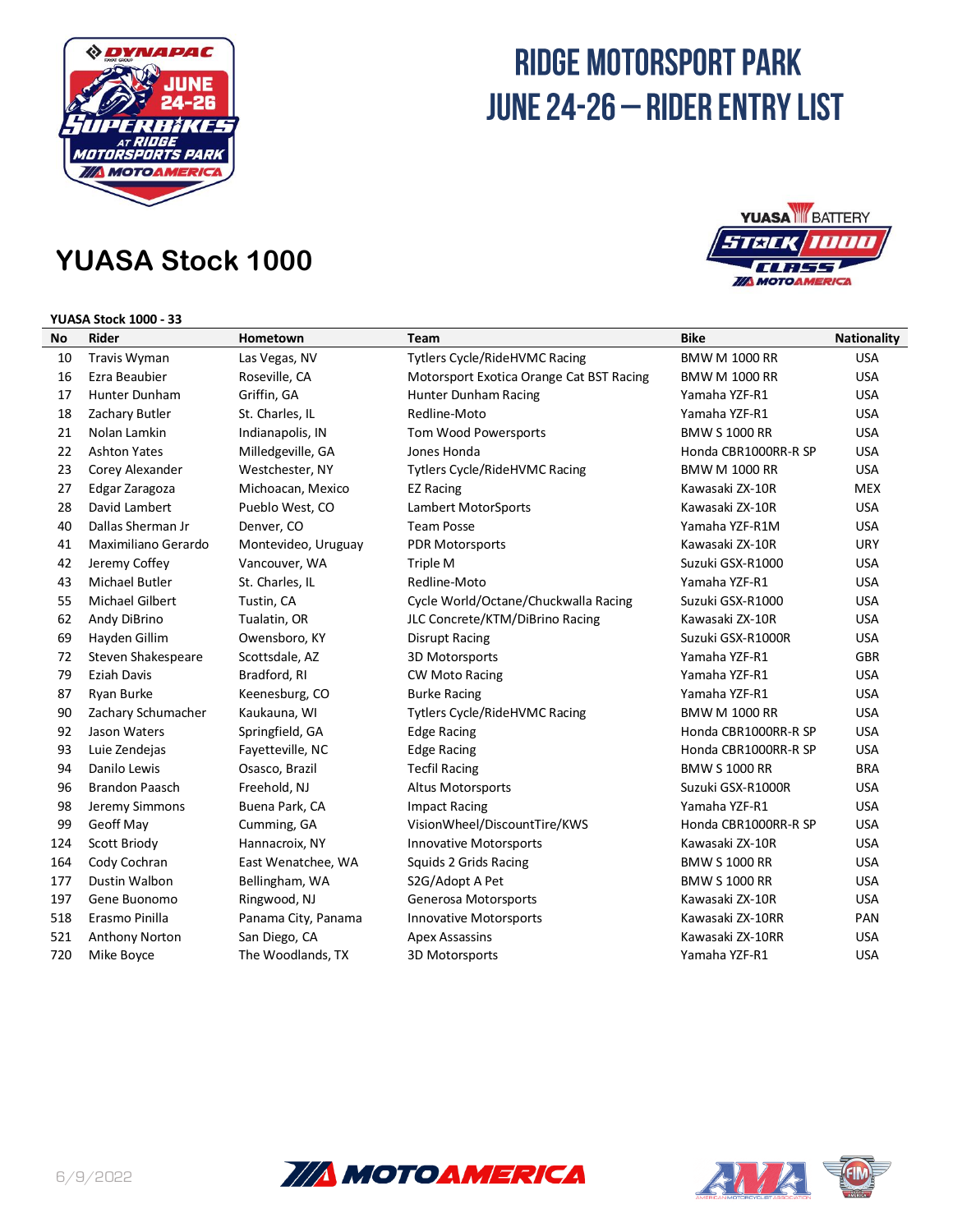

### **Twins Cup**

#### **Twins - 28**

| No  | <b>Rider</b>             | Hometown                            | <b>Team</b>                                        | <b>Bike</b>        | <b>Nationality</b> |
|-----|--------------------------|-------------------------------------|----------------------------------------------------|--------------------|--------------------|
| 1   | Kaleb De Keyrel          | Houston, TX                         | <b>Veloce Racing</b>                               | Aprilia RS 660     | <b>USA</b>         |
| 11  | Jody Barry               | Lake in the Hills, IL               | <b>Veloce Racing</b>                               | Aprilia RS 660     | <b>USA</b>         |
| 16  | <b>Trevor Standish</b>   | Roswell, GA                         | <b>Pure Attitude Racing</b>                        | Yamaha YZF-R7      | <b>USA</b>         |
| 18  | Jackson Blackmon         | Rock Hill, SC                       | North East Cycle Outlet Racing/Trackday Winner     | Yamaha YZF-R7      | <b>USA</b>         |
| 22  | <b>Blake Davis</b>       | Lynchburg, VA                       | N2 Racing/BobbleHeadMoto                           | Yamaha YZF-R7      | <b>USA</b>         |
| 24  | Adam Faussett            | Kent, WA                            | <b>Tigertail USA Racing</b>                        | Yamaha YZF-R7      | <b>USA</b>         |
| 25  | Dominic Doyle            | Port Elizabeth, South Africa        | <b>BARTCON Racing</b>                              | Yamaha YZF-R7      | ZAF                |
| 28  | Cory Ventura             | Union City, CA                      | MP13 Racing                                        | Yamaha YZF-R7      | <b>USA</b>         |
| 31  | Jeffrey Purk             | Norwalk, IA                         | Legacy Dental/Poly Evolution                       | Yamaha FZ-07/MT-07 | <b>USA</b>         |
| 34  | Cody Wyman               | Macedon, NY                         | Wrench Motorcycles                                 | Yamaha FZ-07/MT-07 | <b>USA</b>         |
| 37  | Liam MacDonald           | Kuala Lumpur, Malaysia              | <b>Pure Attitude Racing</b>                        | Yamaha YZF-R7      | <b>MYS</b>         |
| 43  | James Rispoli            | Deland, FL                          | Cycle Tech/Speed Weaponry/Mydigitallisting         | Yamaha YZF-R7      | <b>USA</b>         |
| 49  | Hayden Schultz           | Plainfield, IN                      | Cycle Tech - Speed Weaponry                        | Yamaha YZF-R7      | <b>USA</b>         |
| 50  | <b>Bobby Bettencourt</b> | Bridgewater, MA                     | JoeyO Racing                                       | Yamaha YZF-R7      | <b>USA</b>         |
| 72  | Benjamin Gloddy          | Northfield, NH                      | Robem Engineering                                  | Aprilia RS 660     | <b>USA</b>         |
| 79  | Teagg Hobbs              | Manchester, NH                      | Robem Engineering                                  | Aprilia RS 660     | <b>USA</b>         |
| 96  | Gus Rodio                | Hammonton, NJ                       | Rodio Racing/Warhorse HSBK Racing                  | Aprilia RS 660     | <b>USA</b>         |
| 133 | <b>Wesley Lakis</b>      | Danville, CA                        | Lucky 13                                           | Aprilia RS 660     | <b>USA</b>         |
| 171 | Ray Hofman               | Waupun, WI                          | <b>RB Racing</b>                                   | Aprilia RS 660     | <b>USA</b>         |
| 173 | <b>Brad Faas</b>         | Leesburg, VA                        | Elite Garageworkz/MRP Motorsports                  | Aprilia RS 660     | <b>USA</b>         |
| 191 | Jeff Bean                | Conroe, TX                          | <b>JBJR Racing</b>                                 | Yamaha FZ-07/MT-07 | <b>USA</b>         |
| 229 | Darren James             | Deep Cove, British Columbia, Canada | <b>Ruthless Racing Inc/Trev Deeley Motorcycles</b> | Yamaha YZF-R7      | CAN                |
| 234 | Edoardo Mazzuoli         | Milano, Italy                       | <b>Veloce Racing</b>                               | Aprilia RS 660     | <b>ITA</b>         |
| 487 | Kevin Boda               | New York, NY                        | Boda Racing/CRT                                    | Suzuki SV650       | <b>USA</b>         |
| 516 | Anthony Mazziotto        | Hammonton, NJ                       | Rodio Racing/Warhorse HSBK Racing                  | Aprilia RS 660     | <b>USA</b>         |
| 520 | John Knowles             | Modesto, CA                         | Triple M                                           | Suzuki SV650       | <b>USA</b>         |
| 720 | Mike Boyce               | The Woodlands, TX                   | 3D Motorsports                                     | Aprilia RS 660     | <b>USA</b>         |
| 787 | Michael Henao            | Boulder, CO                         | HeyNow Racing/CoatzyMoto/LatinWE                   | Yamaha YZF-R7      | COL                |
| 972 | Steven Shakespeare       | Scottsdale, AZ                      | 3D Motorsports                                     | Aprilia RS 660     | <b>GBR</b>         |
|     |                          |                                     |                                                    |                    |                    |



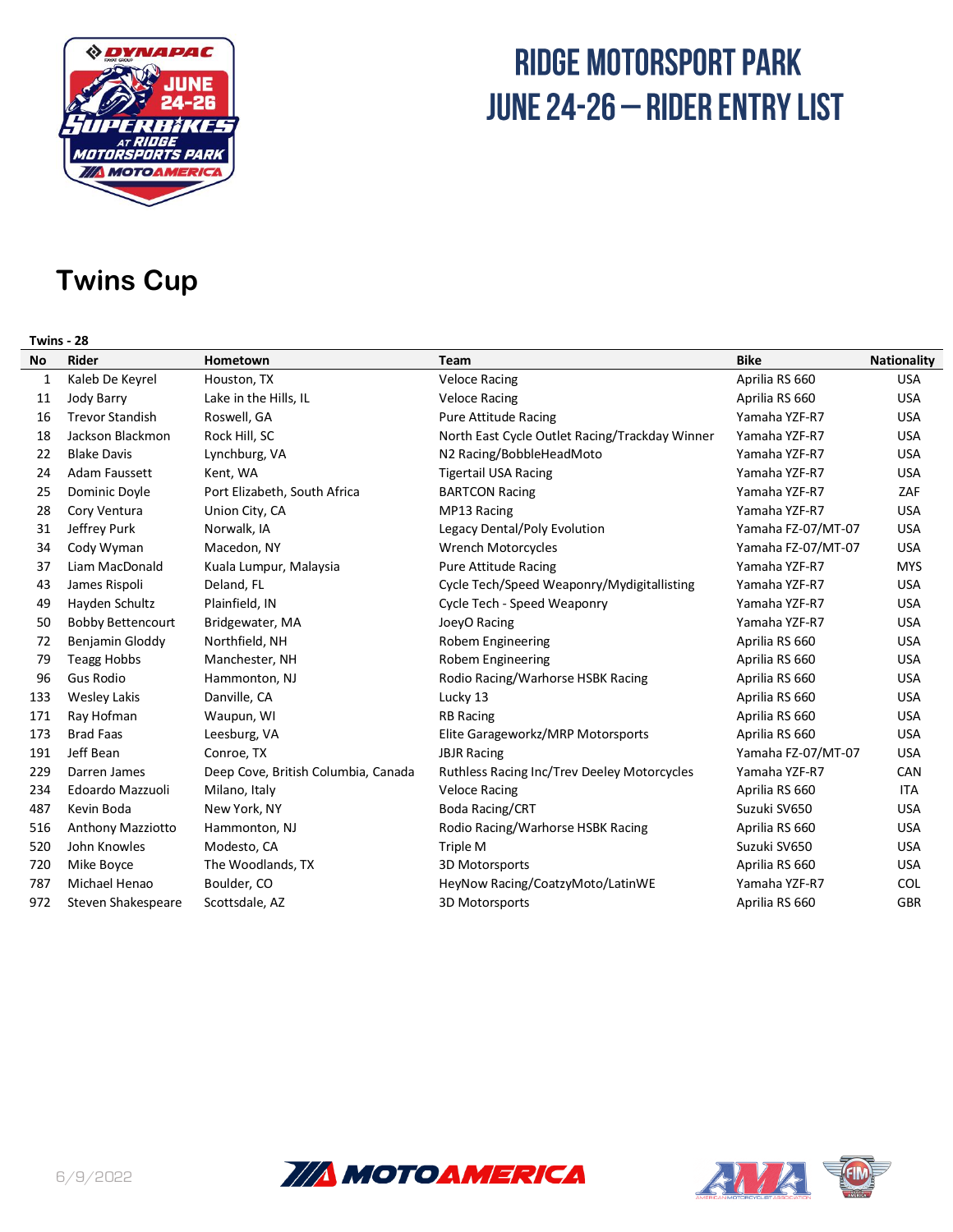

### **190 CC Class**

### **TIA MOTOAMERICA** TTP  $\overline{H}$ 77

#### **Mini Cup 190cc - 4**

| No | Rider               | Hometown          | Team                 | <b>Bike</b>     | <b>Nationality</b> |
|----|---------------------|-------------------|----------------------|-----------------|--------------------|
| 18 | Kylie Botkin        | Severance, CO     | <b>Botkin Racing</b> | Ohvale GP-2 190 | <b>USA</b>         |
| 69 | Jesse James Shedden | Helendale, CA     | Jesse James Racing   | Ohvale GP-2 190 | <b>USA</b>         |
| 74 | Kensei Matsudaira   | Los Angeles, CA   | American Racing Team | Ohvale GP-2 190 | <b>USA</b>         |
| 91 | Joshua Raymond      | Schwenksville, PA | American Racing Team | Ohvale GP-2 190 | <b>USA</b>         |



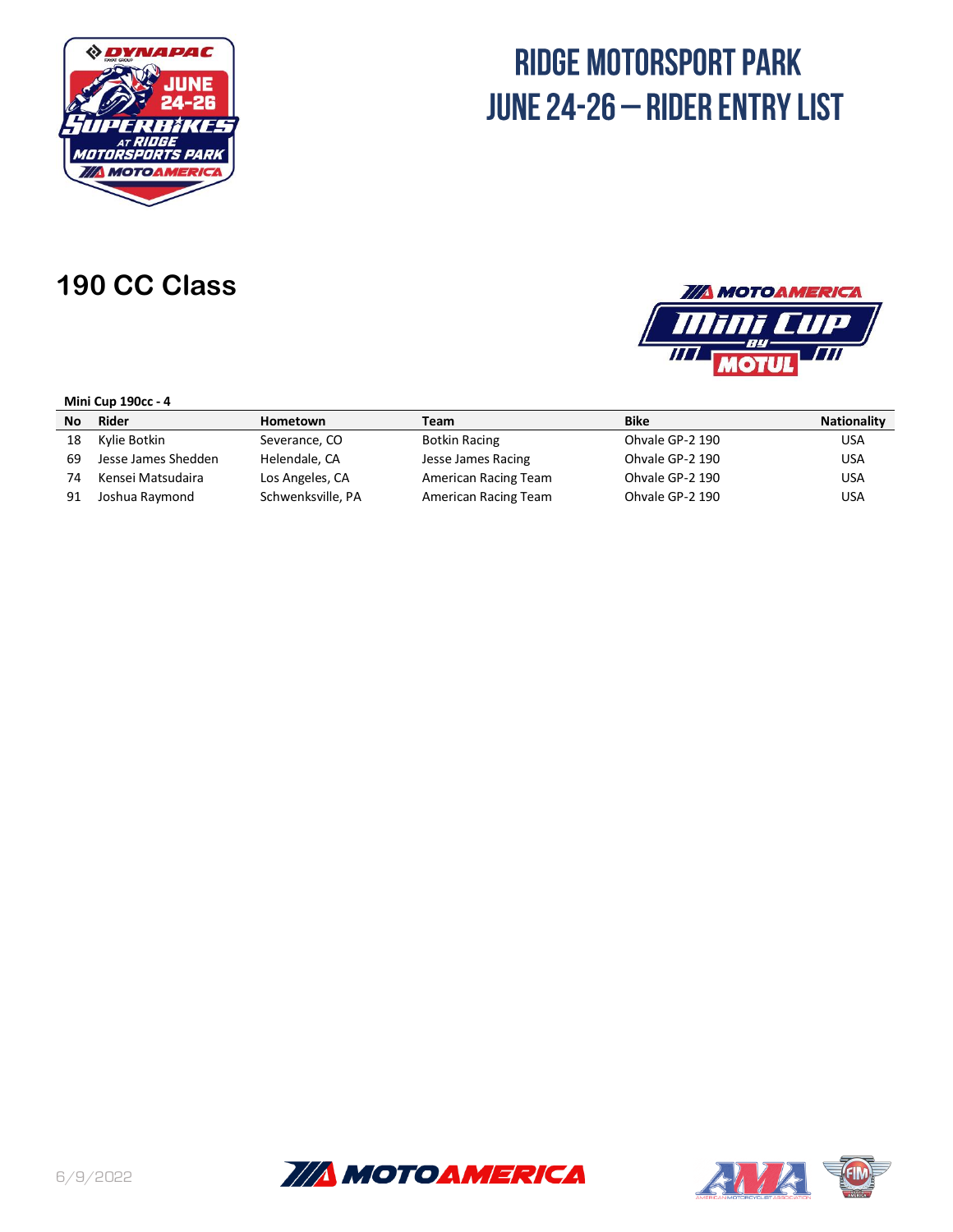

### **160 CC Class**





#### **Mini Cup 160cc - 14**

| No | Rider               | <b>Hometown</b>   | Team                                            | <b>Bike</b>     | <b>Nationality</b> |
|----|---------------------|-------------------|-------------------------------------------------|-----------------|--------------------|
| 1  | Kensei Matsudaira   | Los Angeles, CA   | American Racing Team                            | Ohvale GP-0 160 | <b>USA</b>         |
| 12 | Anthony Lupo Jr.    | Carlsbad, CA      | Anthony Lupo Jr. Racing                         | Ohvale GP-0 160 | <b>USA</b>         |
| 18 | Kylie Botkin        | Severance, CO     | <b>Botkin Racing</b>                            | Ohvale GP-0 160 | <b>USA</b>         |
| 19 | Nathan Gouker       | Lexington, NC     | Nathan Gouker Racing                            | Ohvale GP-0 160 | <b>USA</b>         |
| 22 | Ryan Clark          | Fairfax, VA       | <b>Ryan Clark Racing</b>                        | Ohvale GP-0 160 | <b>USA</b>         |
| 30 | Mac MacClugage      | Jupiter, FL       | Macc Racing/Broward Motorsports Tequesta        | Ohvale GP-0 160 | <b>USA</b>         |
| 33 | Aden Parker         | Castle Rock, CO   | Parker Racing                                   | Ohvale GP-0 160 | <b>USA</b>         |
| 55 | <b>Ryder Davis</b>  | Pittsburgh, PA    | <b>Xtreme Autoglass Pros</b>                    | Ohvale GP-0 160 | <b>USA</b>         |
| 57 | Evan Lamb           | Santa Clarita, CA | Growing Up Fast                                 | Ohvale GP-0 160 | <b>USA</b>         |
| 69 | Jesse James Shedden | Helendale, CA     | Jesse James Racing                              | Ohvale GP-0 160 | <b>USA</b>         |
| 79 | Juliana Fernandez   | Erie, CO          | <b>Fernandez Racing</b>                         | Ohvale GP-0 160 | <b>USA</b>         |
| 91 | Joshua Raymond      | Schwenksville, PA | American Racing Team                            | Ohvale GP-0 160 | <b>USA</b>         |
| 92 | Mahdi Salem         | Lincoln Park, NJ  | NJMoto Racing                                   | Ohvale GP-0 160 | <b>USA</b>         |
| 99 | Nathan Bettencourt  | Medford, MA       | Jacobsen Motorcycle Training/Bettencourt Racing | Ohvale GP-0 160 | <b>USA</b>         |
|    |                     |                   |                                                 |                 |                    |